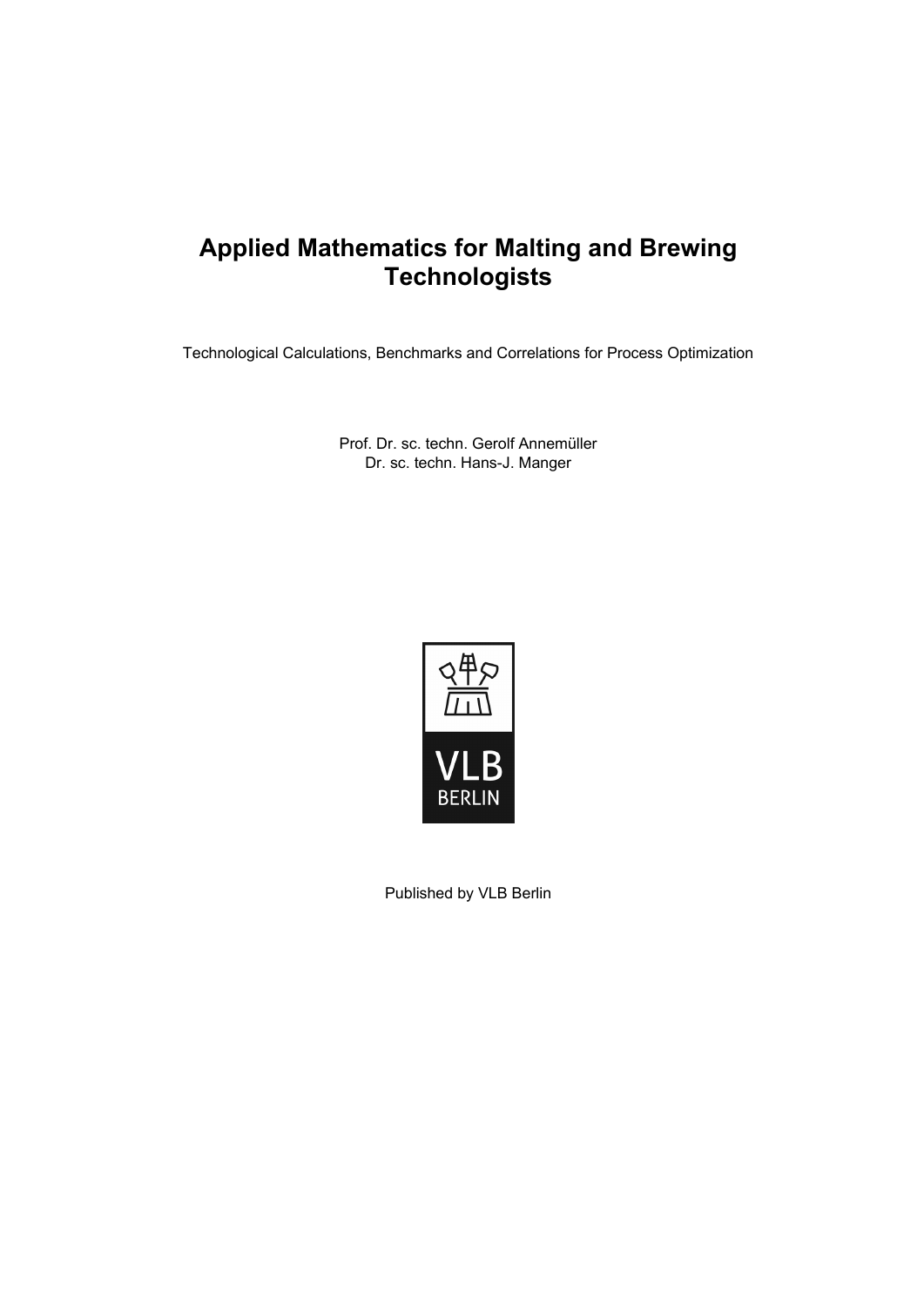Die Deutsche Bibliothek lists this publication in the Deutsche Nationalbibliografie; detailed bibliographic data is available on the Internet at dnd.ddb.de

Contact to the authors: Prof. Dr. sc. techn. Gerolf Annemüller Buschiner Str. 34 A 12683 Berlin **Germany** E-Mail: g.annemueller@t-online.de

1. English Edition 2017 Translated by Christopher Bergtholdt

ISBN 978-3-921690-83-3

© VLB Berlin, Seestraße 13, D-13353 Berlin, www.vlb-berlin.org

All rights reserved by the Versuchs- und Lehranstalt für Brauerei in Berlin (VLB), Seestrasse 13, 13353 Berlin, Germany, www.vlb-berlin.org

All rights reserved (including those of translation into other languages). No part of this book may be reproduced in any form – by photocopy, scanning or any other means – without written permission from the publishers.

Registered names, trademarks, etc. used in this book, even when not specifically marked as such, are not to be considered unprotected by the law.

Printing: VLB Berlin, PR and Publishing Department Coverphoto: © Gina Sanders, fotolia.com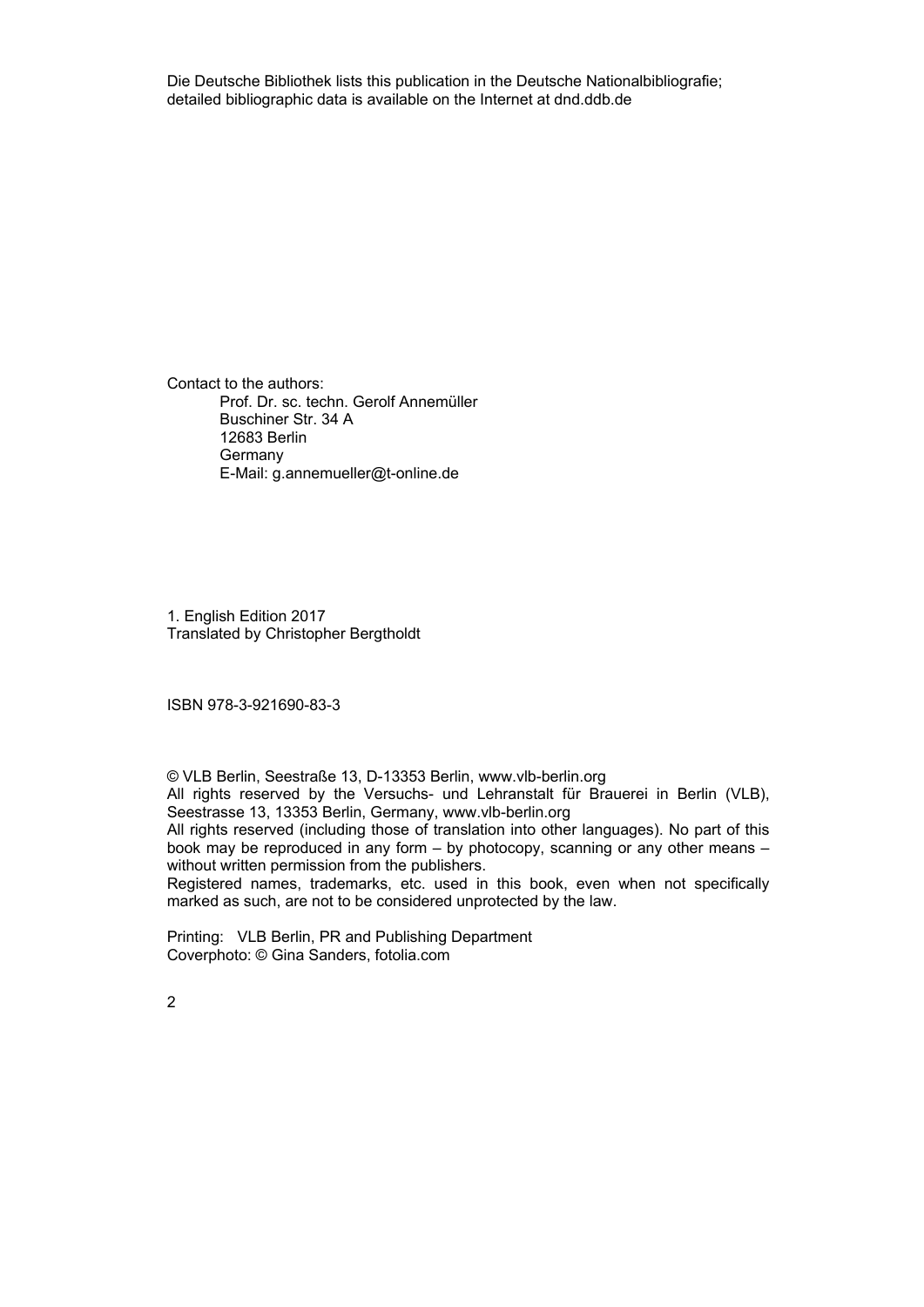## **Contents**

| <b>Abbreviations and Symbols</b>                                                                                                                                                                                                                                                                                                                                                                                                                                                                                                                                                                                                                                                                                                                                                                                                                                                                                                                                                                                                                                                                                                                                                                                                                                                                                                                                                                                                                                    | 11                                                                                                                                                             |
|---------------------------------------------------------------------------------------------------------------------------------------------------------------------------------------------------------------------------------------------------------------------------------------------------------------------------------------------------------------------------------------------------------------------------------------------------------------------------------------------------------------------------------------------------------------------------------------------------------------------------------------------------------------------------------------------------------------------------------------------------------------------------------------------------------------------------------------------------------------------------------------------------------------------------------------------------------------------------------------------------------------------------------------------------------------------------------------------------------------------------------------------------------------------------------------------------------------------------------------------------------------------------------------------------------------------------------------------------------------------------------------------------------------------------------------------------------------------|----------------------------------------------------------------------------------------------------------------------------------------------------------------|
| Overview of Calculation examples                                                                                                                                                                                                                                                                                                                                                                                                                                                                                                                                                                                                                                                                                                                                                                                                                                                                                                                                                                                                                                                                                                                                                                                                                                                                                                                                                                                                                                    | 12 <sub>2</sub>                                                                                                                                                |
| Preface                                                                                                                                                                                                                                                                                                                                                                                                                                                                                                                                                                                                                                                                                                                                                                                                                                                                                                                                                                                                                                                                                                                                                                                                                                                                                                                                                                                                                                                             | 23                                                                                                                                                             |
| 1. Some hints for rule of three, percentage, and interest calculations<br>and for simple statistics<br>1.1 Notes on basic math operations<br>1.2 Rule of three calculations by direct proportion to base and partial amounts<br>1.3 Rule of three calculations by Inverse proportion to base and partial amounts<br>1.4 Percentage calculations<br>1.5 Interest calculations<br>1.6 Mixing calculations and their expanded applications<br>1.6.1 Requirements and notes for the application of mixing calculations<br>1.6.2 Calculating with a mixing cross<br>1.6.3 Mixing calculations with a general equation<br>1.7 Application of statistical methods for the evaluation of test results<br>(a short overview for beginners)<br>1.7.1 Preliminary observations<br>1.7.2 Error types<br>1.7.3 Population<br>1.7.4 Statistical quality assurance<br>1.7.5 Sampling<br>1.7.6 Characterizing the numeric values of a measurement<br>1.7.7 Statistical testing methods, statistical reliability P and<br>probability of error $\alpha$<br>1.7.8 Test distributions<br>1.7.9 Degrees of freedom f<br>1.7.10 Confidence interval $\Delta \overline{x}$ of an average value<br>1.7.11 Outliers<br>1.7.12 Outlier tests<br>1.7.13 Empirical frequency distributions<br>1.7.14 Comparison between two means with the t-test<br>1.7.15 Two-dimensional (linear, simple) regression and correlation analysis<br>1.7.16 Multiple linear correlation and regression analysis | 25<br>25<br>25<br>26<br>27<br>28<br>28<br>28<br>29<br>30<br>34<br>34<br>34<br>36<br>36<br>37<br>37<br>40<br>40<br>42<br>42<br>45<br>45<br>48<br>49<br>51<br>54 |
| 2. Container geometry - calculations of areas, volumes and filling capacity in<br>malteries and breweries<br>2.1 The calculation of areas for standard shapes<br>2.1.1 The rectangle and the square                                                                                                                                                                                                                                                                                                                                                                                                                                                                                                                                                                                                                                                                                                                                                                                                                                                                                                                                                                                                                                                                                                                                                                                                                                                                 | 58<br>58<br>58                                                                                                                                                 |
| 2.1.2 The parallelogram                                                                                                                                                                                                                                                                                                                                                                                                                                                                                                                                                                                                                                                                                                                                                                                                                                                                                                                                                                                                                                                                                                                                                                                                                                                                                                                                                                                                                                             | 58                                                                                                                                                             |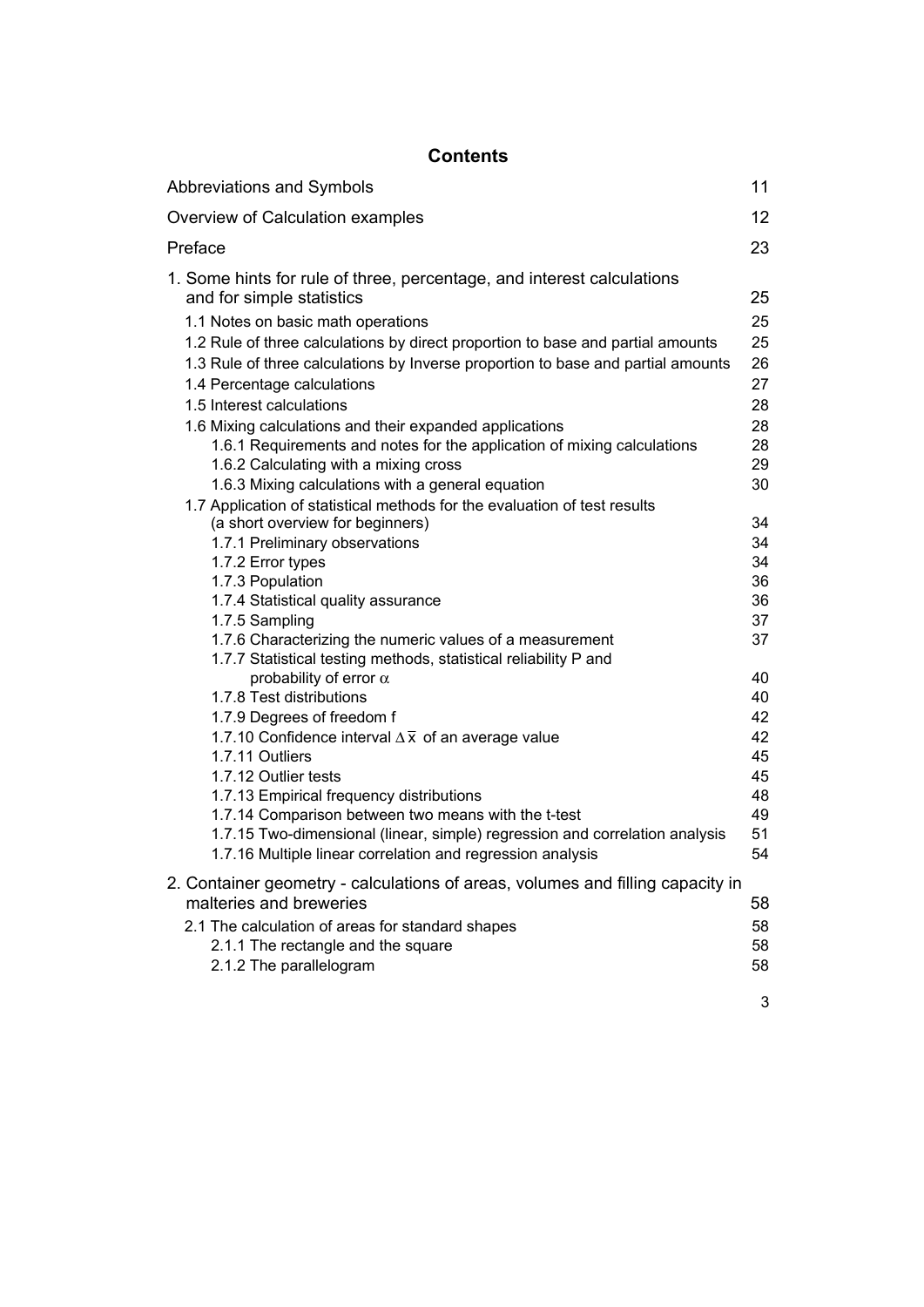| 2.1.3 The trapezoid                                                                                                | 58  |
|--------------------------------------------------------------------------------------------------------------------|-----|
| 2.1.4 The triangle                                                                                                 | 59  |
| 2.1.5 The circle                                                                                                   | 59  |
| 2.1.6 The annulus                                                                                                  | 59  |
| 2.1.7 The ellipse                                                                                                  | 59  |
| 2.2 Example calculations using surface area equations                                                              | 60  |
| 2.3 Calculation of internal volume V from the main vessels that are of                                             |     |
| importance for malteries and breweries                                                                             | 61  |
| 2.3.1 The cuboid                                                                                                   | 61  |
| 2.3.2 The cone and truncated cone                                                                                  | 61  |
| 2.3.3 The pyramid and truncated pyramid                                                                            | 62  |
| 2.3.4 The sphere and spherical dome                                                                                | 63  |
| 2.3.5 The cylinder                                                                                                 | 64  |
| 2.4 Some example calculations for the maltery and brewery employing<br>volume equations                            | 65  |
| 3. Storage of grains, grain care and grain transport                                                               | 72  |
| 3.1 The calculation of potential storage losses in freshly harvested grain                                         | 72  |
| 3.1.1 Technological significance and standard values                                                               | 72  |
| 3.1.2 Balance equations of the material conversion of stored barley                                                | 72  |
| 3.1.3 Calculation of the loss of substance, oxygen demand, $CO2$ - and<br>water formation during storage of barley | 73  |
| 3.1.4 Calculating the warming experienced by stored barley                                                         | 74  |
| 3.2 The preliminary storage of freshly harvested grains without preservatives                                      |     |
| and without aeration                                                                                               | 78  |
| 3.3 Aeration of grain during the pre-storage phase with atmospheric air                                            |     |
| and with cooled air                                                                                                | 79  |
| 3.4 The grain drying                                                                                               | 81  |
| 3.5 The aeration and cooling of grain                                                                              | 84  |
| 3.5.1 Required amount of air                                                                                       | 84  |
| 3.5.2 Pressure losses in the grain bill                                                                            | 84  |
| 3.6 Internal transportation of grains                                                                              | 87  |
| 3.6.1 Belt conveyor                                                                                                | 87  |
| 3.6.2 Elevator                                                                                                     | 87  |
| 3.6.3 Screw conveyors                                                                                              | 88  |
| 3.6.4 Trough chain conveyor                                                                                        | 89  |
| 3.6.5 Tubular drag chain conveyors                                                                                 | 94  |
| 3.6.6 Pneumatic conveying                                                                                          | 94  |
| 3.7 Converting batches of grains to a basic moisture content                                                       | 95  |
| 3.8 Cleaning and sorting a barley charge                                                                           | 96  |
| 3.8.1 Technological aim of the maltery:                                                                            | 96  |
| 3.9 Storage space required for grains                                                                              | 97  |
| 4. Malt production                                                                                                 | 99  |
| 4.1 Calculation of steeping degree                                                                                 | 99  |
| 4.2 Calculation of the necessary steeping space                                                                    | 100 |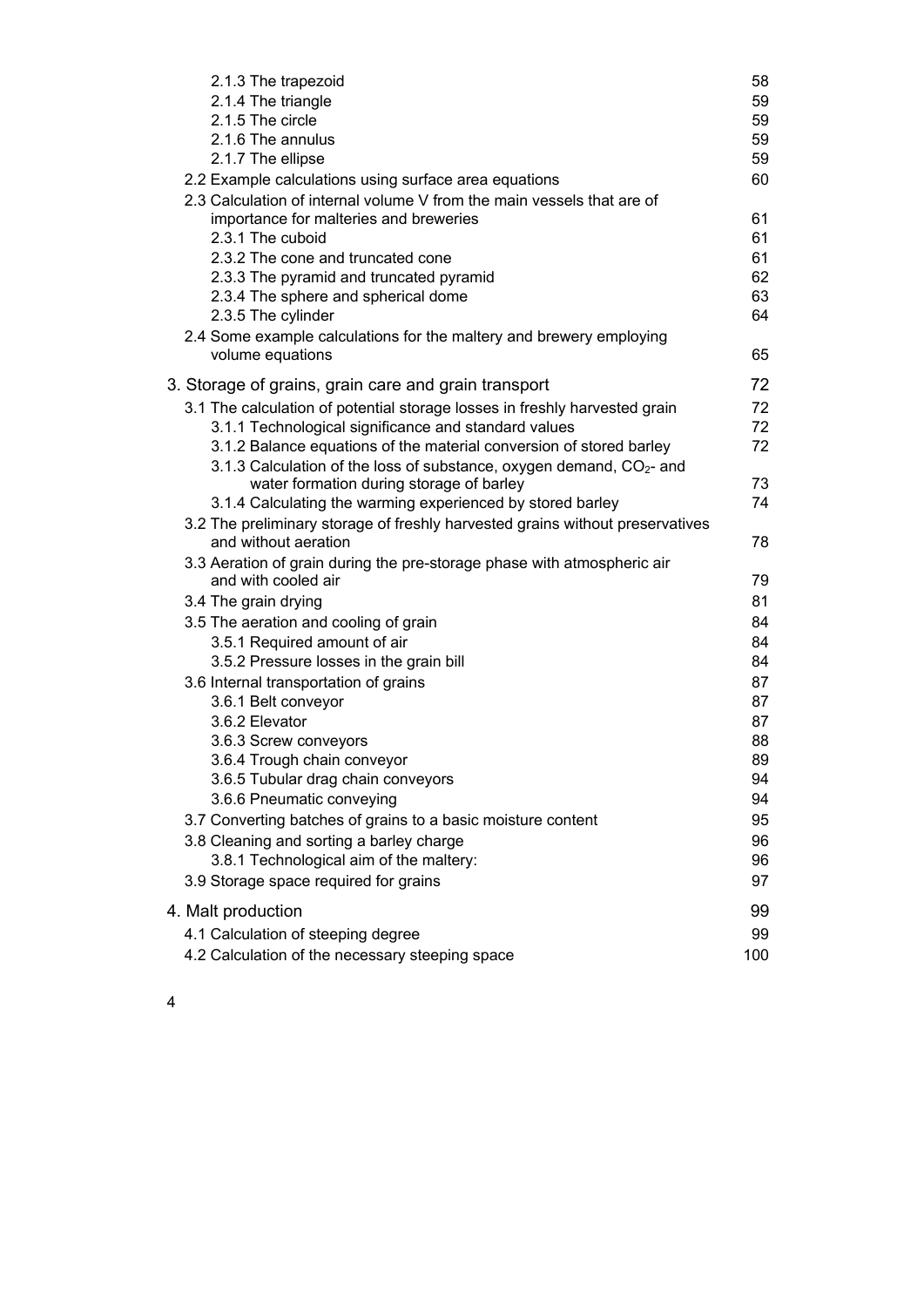| 4.3 Water requirements during steeping                                   | 100                                                                                                                                                                                                                                                                                                                                                                                                                                                                                                                                                                                                                                                                                                                                                                                                                                                                                                                                                                                                                                                                                                                                                                                                                                                                                                                                                                                                                                                                                                                                                                                                                    |
|--------------------------------------------------------------------------|------------------------------------------------------------------------------------------------------------------------------------------------------------------------------------------------------------------------------------------------------------------------------------------------------------------------------------------------------------------------------------------------------------------------------------------------------------------------------------------------------------------------------------------------------------------------------------------------------------------------------------------------------------------------------------------------------------------------------------------------------------------------------------------------------------------------------------------------------------------------------------------------------------------------------------------------------------------------------------------------------------------------------------------------------------------------------------------------------------------------------------------------------------------------------------------------------------------------------------------------------------------------------------------------------------------------------------------------------------------------------------------------------------------------------------------------------------------------------------------------------------------------------------------------------------------------------------------------------------------------|
|                                                                          |                                                                                                                                                                                                                                                                                                                                                                                                                                                                                                                                                                                                                                                                                                                                                                                                                                                                                                                                                                                                                                                                                                                                                                                                                                                                                                                                                                                                                                                                                                                                                                                                                        |
|                                                                          | 102                                                                                                                                                                                                                                                                                                                                                                                                                                                                                                                                                                                                                                                                                                                                                                                                                                                                                                                                                                                                                                                                                                                                                                                                                                                                                                                                                                                                                                                                                                                                                                                                                    |
|                                                                          | 103                                                                                                                                                                                                                                                                                                                                                                                                                                                                                                                                                                                                                                                                                                                                                                                                                                                                                                                                                                                                                                                                                                                                                                                                                                                                                                                                                                                                                                                                                                                                                                                                                    |
| and energy requirements, design of kiln ventilation fans and electric    |                                                                                                                                                                                                                                                                                                                                                                                                                                                                                                                                                                                                                                                                                                                                                                                                                                                                                                                                                                                                                                                                                                                                                                                                                                                                                                                                                                                                                                                                                                                                                                                                                        |
|                                                                          | 104                                                                                                                                                                                                                                                                                                                                                                                                                                                                                                                                                                                                                                                                                                                                                                                                                                                                                                                                                                                                                                                                                                                                                                                                                                                                                                                                                                                                                                                                                                                                                                                                                    |
|                                                                          | 104                                                                                                                                                                                                                                                                                                                                                                                                                                                                                                                                                                                                                                                                                                                                                                                                                                                                                                                                                                                                                                                                                                                                                                                                                                                                                                                                                                                                                                                                                                                                                                                                                    |
|                                                                          | 104                                                                                                                                                                                                                                                                                                                                                                                                                                                                                                                                                                                                                                                                                                                                                                                                                                                                                                                                                                                                                                                                                                                                                                                                                                                                                                                                                                                                                                                                                                                                                                                                                    |
|                                                                          | 104                                                                                                                                                                                                                                                                                                                                                                                                                                                                                                                                                                                                                                                                                                                                                                                                                                                                                                                                                                                                                                                                                                                                                                                                                                                                                                                                                                                                                                                                                                                                                                                                                    |
|                                                                          | 108                                                                                                                                                                                                                                                                                                                                                                                                                                                                                                                                                                                                                                                                                                                                                                                                                                                                                                                                                                                                                                                                                                                                                                                                                                                                                                                                                                                                                                                                                                                                                                                                                    |
|                                                                          | 110                                                                                                                                                                                                                                                                                                                                                                                                                                                                                                                                                                                                                                                                                                                                                                                                                                                                                                                                                                                                                                                                                                                                                                                                                                                                                                                                                                                                                                                                                                                                                                                                                    |
|                                                                          | 118                                                                                                                                                                                                                                                                                                                                                                                                                                                                                                                                                                                                                                                                                                                                                                                                                                                                                                                                                                                                                                                                                                                                                                                                                                                                                                                                                                                                                                                                                                                                                                                                                    |
| 4.8.1 Overall leaf sprout length                                         | 118                                                                                                                                                                                                                                                                                                                                                                                                                                                                                                                                                                                                                                                                                                                                                                                                                                                                                                                                                                                                                                                                                                                                                                                                                                                                                                                                                                                                                                                                                                                                                                                                                    |
| 4.8.2 Malting yield, malting losses and malting factor                   | 118                                                                                                                                                                                                                                                                                                                                                                                                                                                                                                                                                                                                                                                                                                                                                                                                                                                                                                                                                                                                                                                                                                                                                                                                                                                                                                                                                                                                                                                                                                                                                                                                                    |
| 4.9 Sprouting rootlets malt germs                                        | 119                                                                                                                                                                                                                                                                                                                                                                                                                                                                                                                                                                                                                                                                                                                                                                                                                                                                                                                                                                                                                                                                                                                                                                                                                                                                                                                                                                                                                                                                                                                                                                                                                    |
|                                                                          | 121                                                                                                                                                                                                                                                                                                                                                                                                                                                                                                                                                                                                                                                                                                                                                                                                                                                                                                                                                                                                                                                                                                                                                                                                                                                                                                                                                                                                                                                                                                                                                                                                                    |
|                                                                          | 121                                                                                                                                                                                                                                                                                                                                                                                                                                                                                                                                                                                                                                                                                                                                                                                                                                                                                                                                                                                                                                                                                                                                                                                                                                                                                                                                                                                                                                                                                                                                                                                                                    |
|                                                                          | 122                                                                                                                                                                                                                                                                                                                                                                                                                                                                                                                                                                                                                                                                                                                                                                                                                                                                                                                                                                                                                                                                                                                                                                                                                                                                                                                                                                                                                                                                                                                                                                                                                    |
|                                                                          | 123                                                                                                                                                                                                                                                                                                                                                                                                                                                                                                                                                                                                                                                                                                                                                                                                                                                                                                                                                                                                                                                                                                                                                                                                                                                                                                                                                                                                                                                                                                                                                                                                                    |
| 5.4 Grist volume                                                         | 124                                                                                                                                                                                                                                                                                                                                                                                                                                                                                                                                                                                                                                                                                                                                                                                                                                                                                                                                                                                                                                                                                                                                                                                                                                                                                                                                                                                                                                                                                                                                                                                                                    |
|                                                                          | 126                                                                                                                                                                                                                                                                                                                                                                                                                                                                                                                                                                                                                                                                                                                                                                                                                                                                                                                                                                                                                                                                                                                                                                                                                                                                                                                                                                                                                                                                                                                                                                                                                    |
|                                                                          | 126                                                                                                                                                                                                                                                                                                                                                                                                                                                                                                                                                                                                                                                                                                                                                                                                                                                                                                                                                                                                                                                                                                                                                                                                                                                                                                                                                                                                                                                                                                                                                                                                                    |
|                                                                          | 128                                                                                                                                                                                                                                                                                                                                                                                                                                                                                                                                                                                                                                                                                                                                                                                                                                                                                                                                                                                                                                                                                                                                                                                                                                                                                                                                                                                                                                                                                                                                                                                                                    |
|                                                                          | 128                                                                                                                                                                                                                                                                                                                                                                                                                                                                                                                                                                                                                                                                                                                                                                                                                                                                                                                                                                                                                                                                                                                                                                                                                                                                                                                                                                                                                                                                                                                                                                                                                    |
|                                                                          | 130                                                                                                                                                                                                                                                                                                                                                                                                                                                                                                                                                                                                                                                                                                                                                                                                                                                                                                                                                                                                                                                                                                                                                                                                                                                                                                                                                                                                                                                                                                                                                                                                                    |
|                                                                          | 131                                                                                                                                                                                                                                                                                                                                                                                                                                                                                                                                                                                                                                                                                                                                                                                                                                                                                                                                                                                                                                                                                                                                                                                                                                                                                                                                                                                                                                                                                                                                                                                                                    |
|                                                                          | 131                                                                                                                                                                                                                                                                                                                                                                                                                                                                                                                                                                                                                                                                                                                                                                                                                                                                                                                                                                                                                                                                                                                                                                                                                                                                                                                                                                                                                                                                                                                                                                                                                    |
|                                                                          | 131                                                                                                                                                                                                                                                                                                                                                                                                                                                                                                                                                                                                                                                                                                                                                                                                                                                                                                                                                                                                                                                                                                                                                                                                                                                                                                                                                                                                                                                                                                                                                                                                                    |
| 6.5.4 Calculation of the required amount of lime water for the reduction | 131                                                                                                                                                                                                                                                                                                                                                                                                                                                                                                                                                                                                                                                                                                                                                                                                                                                                                                                                                                                                                                                                                                                                                                                                                                                                                                                                                                                                                                                                                                                                                                                                                    |
|                                                                          | 132                                                                                                                                                                                                                                                                                                                                                                                                                                                                                                                                                                                                                                                                                                                                                                                                                                                                                                                                                                                                                                                                                                                                                                                                                                                                                                                                                                                                                                                                                                                                                                                                                    |
| 6.5.5 Required total quantity of lime water                              | 132                                                                                                                                                                                                                                                                                                                                                                                                                                                                                                                                                                                                                                                                                                                                                                                                                                                                                                                                                                                                                                                                                                                                                                                                                                                                                                                                                                                                                                                                                                                                                                                                                    |
|                                                                          | 132                                                                                                                                                                                                                                                                                                                                                                                                                                                                                                                                                                                                                                                                                                                                                                                                                                                                                                                                                                                                                                                                                                                                                                                                                                                                                                                                                                                                                                                                                                                                                                                                                    |
|                                                                          |                                                                                                                                                                                                                                                                                                                                                                                                                                                                                                                                                                                                                                                                                                                                                                                                                                                                                                                                                                                                                                                                                                                                                                                                                                                                                                                                                                                                                                                                                                                                                                                                                        |
| addition of Ca ions                                                      | 133                                                                                                                                                                                                                                                                                                                                                                                                                                                                                                                                                                                                                                                                                                                                                                                                                                                                                                                                                                                                                                                                                                                                                                                                                                                                                                                                                                                                                                                                                                                                                                                                                    |
| 6.8 Determination of the cleaning effect of alkaline cleaning solutions  | 134                                                                                                                                                                                                                                                                                                                                                                                                                                                                                                                                                                                                                                                                                                                                                                                                                                                                                                                                                                                                                                                                                                                                                                                                                                                                                                                                                                                                                                                                                                                                                                                                                    |
|                                                                          | 138                                                                                                                                                                                                                                                                                                                                                                                                                                                                                                                                                                                                                                                                                                                                                                                                                                                                                                                                                                                                                                                                                                                                                                                                                                                                                                                                                                                                                                                                                                                                                                                                                    |
| 7.1 Striking and brewhouse yield                                         | 138                                                                                                                                                                                                                                                                                                                                                                                                                                                                                                                                                                                                                                                                                                                                                                                                                                                                                                                                                                                                                                                                                                                                                                                                                                                                                                                                                                                                                                                                                                                                                                                                                    |
| 7.1.1 Required amount of main strike as a function of the desired first  |                                                                                                                                                                                                                                                                                                                                                                                                                                                                                                                                                                                                                                                                                                                                                                                                                                                                                                                                                                                                                                                                                                                                                                                                                                                                                                                                                                                                                                                                                                                                                                                                                        |
|                                                                          | 138                                                                                                                                                                                                                                                                                                                                                                                                                                                                                                                                                                                                                                                                                                                                                                                                                                                                                                                                                                                                                                                                                                                                                                                                                                                                                                                                                                                                                                                                                                                                                                                                                    |
|                                                                          | 139                                                                                                                                                                                                                                                                                                                                                                                                                                                                                                                                                                                                                                                                                                                                                                                                                                                                                                                                                                                                                                                                                                                                                                                                                                                                                                                                                                                                                                                                                                                                                                                                                    |
|                                                                          | 4.4 Temperature regulation, CO <sub>2</sub> -removal and water consumption<br>during steeping<br>4.5 Germination box capacity<br>4.6 Germination air consumption, cooling, humidity of the germination air<br>power consumption, pressure drop calculations in pipe channels of<br>gases and vapors<br>4.7 h, x-diagram in the maltery<br>4.7.1 General notes<br>4.7.2 Thermodynamic laws<br>4.7.3 The h, x-diagram for moist air<br>4.7.4 Important changes in state<br>4.8 Assessment of malting processes and malt quality<br>5. Milling of malt (grist)<br>5.1 Reference values for malt grist<br>5.2 Assessment of lauter tun grist<br>5.3 Wetting of grains before milling or grinding<br>6. Calculations for brewing water and alkaline cleaners<br>6.1 Reference values and technological definitions of brewing water<br>6.2 Useful conversions for water chemistry<br>6.3 Notes on the analysis of water salts and their calculation<br>6.4 Calculation of the residual alkalinity (RA) of brewing water<br>6.5 Decarbonization of brewing water with lime water<br>6.5.1 Chemical reactions<br>6.5.2 Determination of the concentration of the lime water<br>6.5.3 Concentration determination of dissolved $CO2$ content of raw water<br>of the carbonate hardness in raw water<br>6.6 Estimation of the mash pH value as a function of the malt quality and<br>the residual alkalinity of brewing water<br>6.7 Reduction of the residual alkalinity of mashing water through the<br>7. Wort production<br>wort concentration<br>7.1.2 Calculation of total mash volume and required mash container volume |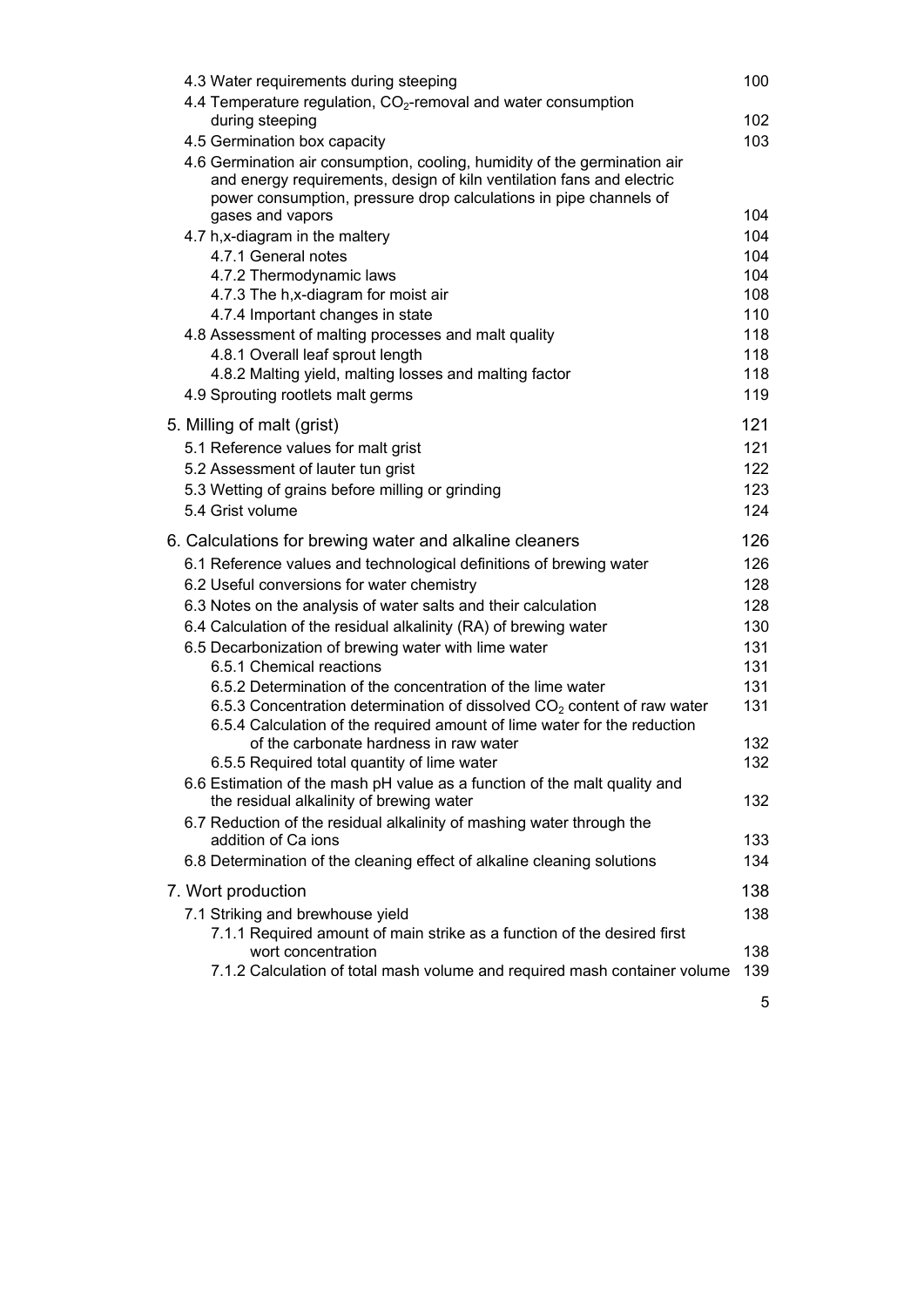| 7.1.3 Calculation of the required water quantity for the sparging                                                               | 140 |
|---------------------------------------------------------------------------------------------------------------------------------|-----|
| 7.1.4 Volume of first wort and kettle-full wort per brew                                                                        | 140 |
| 7.1.5 Calculating the brewhouse yield                                                                                           | 141 |
| 7.1.6 Calculation of the projected amount of hot knockout wort                                                                  | 142 |
| 7.1.7 Required total evaporation, in relation to kettle full wort                                                               | 142 |
| 7.1.8 Estimation of spent grain per brew                                                                                        | 143 |
| 7.1.9 Required water quantity for the production of wort                                                                        | 144 |
| 7.2 Adjusting the pH value in mash and wort                                                                                     | 144 |
| 7.2.1 Technical definitions                                                                                                     | 144 |
| 7.2.2 Guidelines for acidification with lactic acid                                                                             | 145 |
| 7.3 Calculation of the mash temperature steps (decoction)                                                                       | 146 |
| 7.4 Mash tun heating                                                                                                            | 146 |
| 7.4.1 Heat transfer                                                                                                             | 147 |
| 7.4.2 Calculation of heat quantities and heating surfaces                                                                       | 147 |
| 7.4.3 The design of heat transfer surfaces on brewing vessels                                                                   | 151 |
| 7.4.4 Temperature increase by mixed condensation                                                                                | 153 |
| 7.5 Lautering the wort                                                                                                          | 157 |
| 7.5.1 Technological summary                                                                                                     | 157 |
| 7.5.2 Some guidelines for the lautering process                                                                                 | 158 |
| 7.5.3 Demonstrating the influence of the grain height and the influence of                                                      |     |
| the material characteristics of the lauter wort on the lautering speed                                                          | 158 |
| 7.5.4 Influence of lautering technology when discharging the grains on the                                                      |     |
| porosity of the grain cake in the lauter tun                                                                                    | 160 |
| 7.5.5 Calculation of the required mashing capacity of a mash filter                                                             | 161 |
| 7.5.6 Required size of spent grain silos                                                                                        | 161 |
| 7.5.7 Extract content of last runnings                                                                                          | 162 |
| 7.6 Boiling of wort                                                                                                             | 162 |
| 7.6.1 Technological goals and important guidelines for wort boiling                                                             | 162 |
| 7.6.2 The water evaporation during seasoning and the necessary energy<br>expenditure                                            | 164 |
|                                                                                                                                 | 165 |
| 7.7 Bitterness dosage and utilization<br>7.7.1 Orientation values for bitterness utilization $(Y_{\text{Bit}})$ in wort and for |     |
| bitterness losses from the pitching yeast to finished beer resulting                                                            |     |
| from the use of different technological procedures                                                                              | 165 |
| 7.7.2 Calculation of the required amount of hops and bitterness                                                                 | 166 |
| 7.7.3 Simplified calculation of the yield of bitterness in the brewery and                                                      |     |
| correction of the $\alpha$ -acid consumption per hectoliter of kettle full                                                      |     |
| wort (cold)                                                                                                                     | 169 |
| 7.7.4 Simplified calculation of the bitterness utilization $Y_{\text{Bit}}$ in relation to the                                  |     |
| finished beer                                                                                                                   | 170 |
| 7.8 Calculations to change the grist composition                                                                                | 170 |
| 7.8.1 Calculation of the desired malt color for a malt mix                                                                      | 170 |
| 7.8.2 A simple method for the conversion of extracts by malt surrogates for                                                     |     |
| extract balancing by means of brewhouse yield                                                                                   | 171 |
| 7.9 Extract yield and yield balance                                                                                             | 172 |
| 7.9.1 Standard values for the evaluation of extract yields                                                                      | 172 |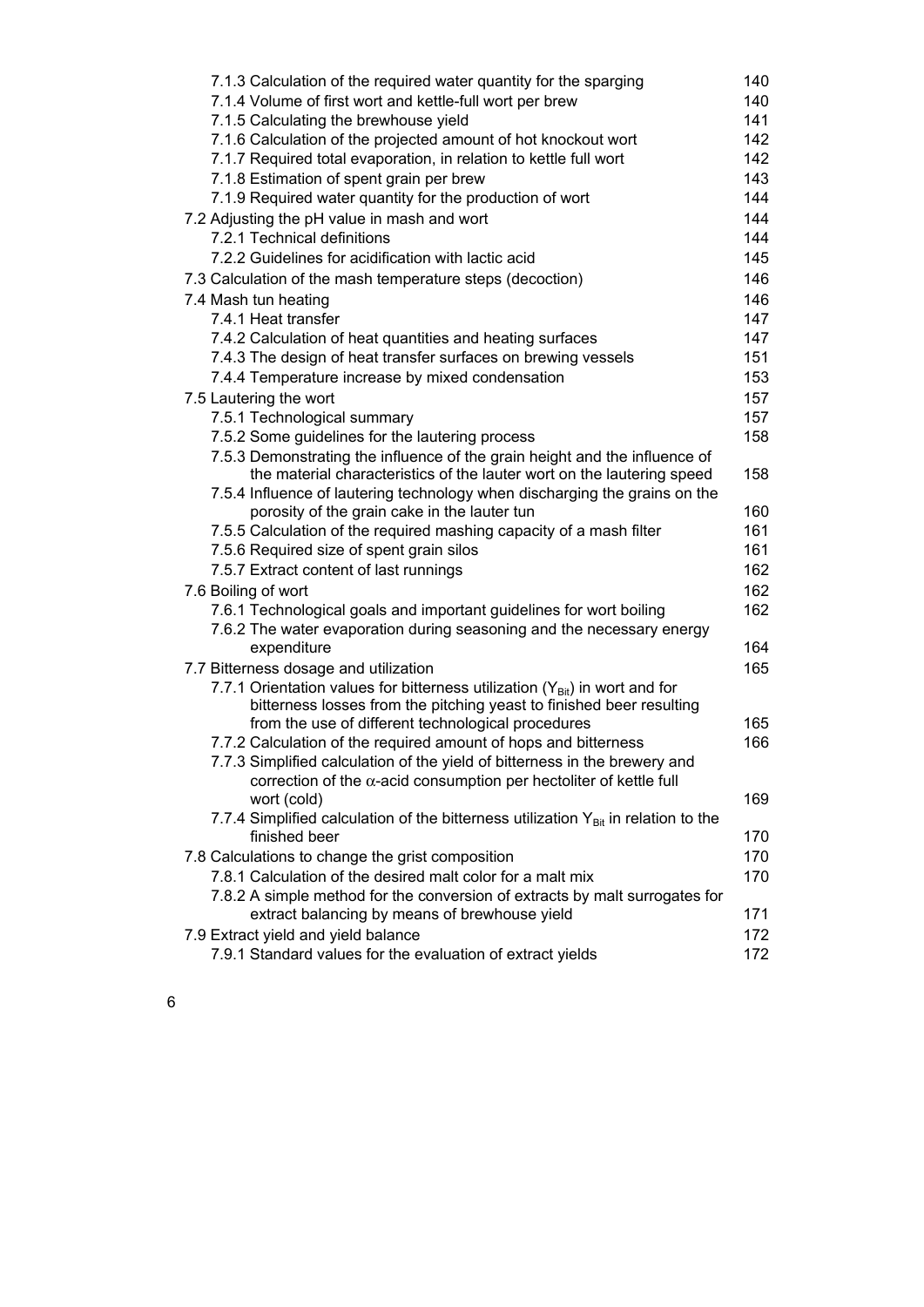| 7.9.2 Calculation of the classic brewhouse yield $Y_{BH}$                                                                                               | 173        |
|---------------------------------------------------------------------------------------------------------------------------------------------------------|------------|
| 7.9.3 Assessment of extract extraction by the method "Overall Brewhouse<br>Yield" $(Y_{OBY})$                                                           | 174        |
| 7.9.4 Necessary clarification of the addition and recovery of extract by<br>the use of last runnings and trub                                           | 175        |
| 7.9.5 Example of an extract balance in connection with the corresponding<br>spent grain analysis                                                        | 176        |
| 7.10 The cooling of the knockout wort to pitching temperature and variants                                                                              |            |
| to the utilization of the liquid heat exchange                                                                                                          | 177<br>178 |
| 7.10.1 Comparison of wort cooling variants by means of model calculations<br>7.10.2 Results of a model calculation and conclusions                      | 181        |
| 8. Fermentation and maturation of beer                                                                                                                  | 183        |
| 8.1 Calculations for brewery yeast                                                                                                                      | 183        |
| 8.1.1 Physical reference values for yeast cells and their influence on<br>the effective metabolic area of the yeast                                     | 183        |
| 8.1.2 The density of yeast cells and their sedimentation behavior                                                                                       | 184        |
| 8.1.3 The yeast content of different yeast products and their influences                                                                                |            |
| on yeast growth<br>8.1.4 The size of yeast cells and their influence on the clarification behavior                                                      | 185<br>187 |
| 8.1.5 The multiplication kinetics of yeast and their influence on the                                                                                   |            |
| interrelation of yeast propagation plants                                                                                                               | 190        |
| 8.1.6 Calculation of the required oxygen and air input for yeast multiplication                                                                         |            |
| in beer wort                                                                                                                                            | 197        |
| 8.2 Fermentation, degree of fermentation, original gravity, speed of fermentation<br>8.2.1 Metabolic cycles in the process of fermentation and original | 201        |
| gravity of beer<br>8.2.2 Fermentation and degree of attenuation                                                                                         | 201<br>202 |
| 8.2.3 The resulting amount of water from 1000 g of wort                                                                                                 | 207        |
| 8.2.4 Volume conversion of wort and beer                                                                                                                | 207        |
| 8.2.5 Assessment of a young beer during hosing                                                                                                          | 208        |
| 8.2.6 Alcohol and extract calculations according to Tabarié                                                                                             | 209        |
| 8.3 The fermentable residual extract at the time of bunging, the maximum                                                                                |            |
| possible $CO2$ formation, and the calculation of the required amount<br>of "speise" (feed) for bottle fermentation                                      | 210        |
| 8.4 The speed of fermentation                                                                                                                           | 213        |
| 8.4.1 Average decrease of the apparent extract in the initial and main                                                                                  |            |
| fermentation phase every 24 h                                                                                                                           | 213        |
| 8.4.2 The average fermentation per unit of volume                                                                                                       | 213        |
| 8.4.3 Technological influence on the average fermentation                                                                                               | 214        |
| 8.4.4 Specific extract metabolism per yeast cell                                                                                                        | 216        |
| 8.4.5 Fermentation rate according to Schröderheim<br>8.5 Calculation of the bunging pressure                                                            | 216<br>217 |
| 9. Clarification and stabilization of beer                                                                                                              | 219        |
|                                                                                                                                                         |            |
| 9.1 Objectives and process steps<br>9.2 Calculating the diatomaceous earth dosage                                                                       | 219<br>219 |
|                                                                                                                                                         |            |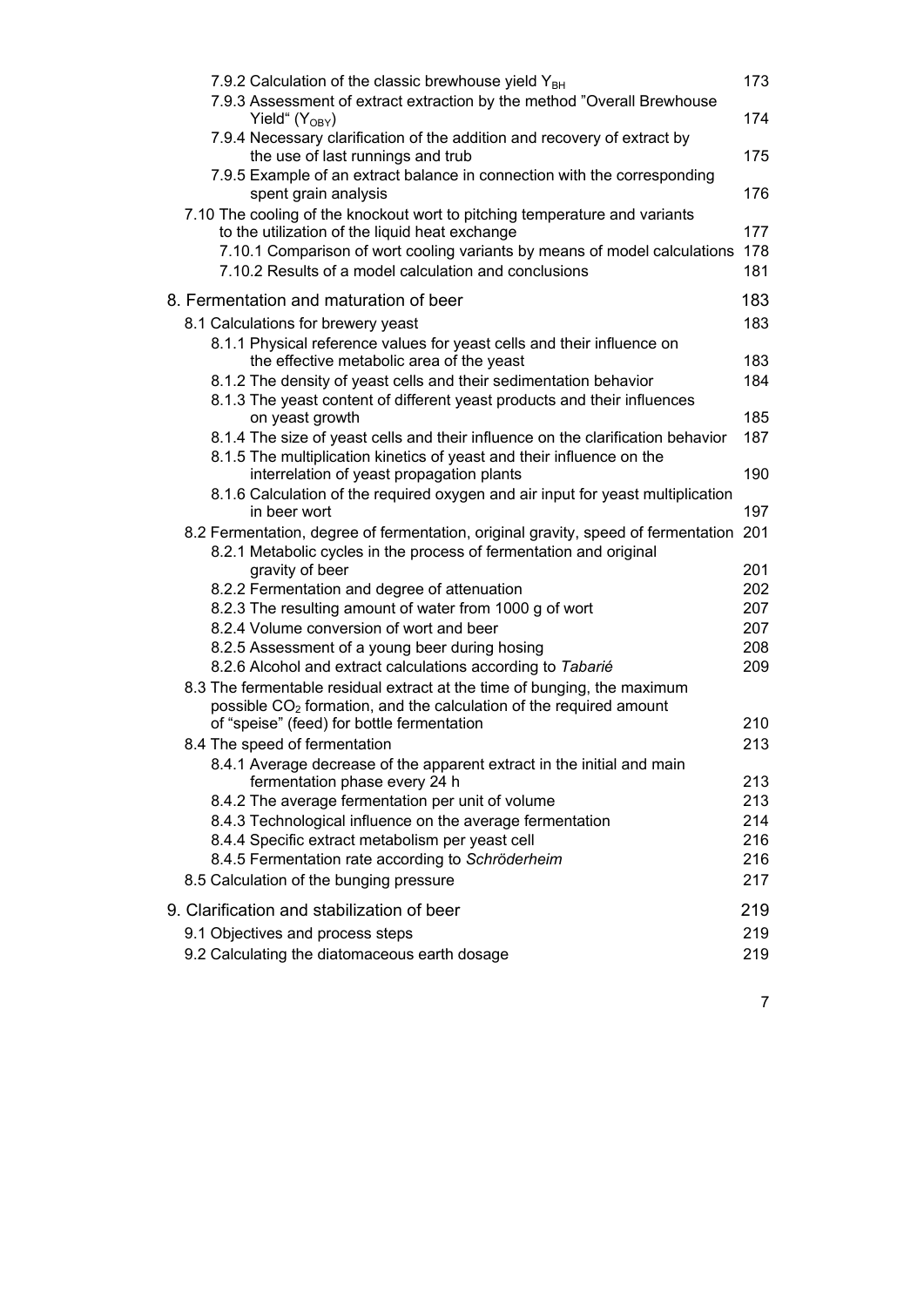| 9.2.1 Pre-coating                                                                                                                                                                                                                                                | 219                      |
|------------------------------------------------------------------------------------------------------------------------------------------------------------------------------------------------------------------------------------------------------------------|--------------------------|
| 9.2.2 Filtration time and running dosages                                                                                                                                                                                                                        | 220                      |
| 9.2.3 Differential pressure increase and filtration time                                                                                                                                                                                                         | 221                      |
| 9.3 Filter aid preparation                                                                                                                                                                                                                                       | 222                      |
| 9.4 Crossflow membrane filtration (CMF)                                                                                                                                                                                                                          | 223                      |
| 9.5 Preparation using the protein stabilizer silica gel                                                                                                                                                                                                          | 225                      |
| 10. Thermal preservation of beer (pasteurization)<br>10.1 Aims, definitions and recommended values<br>10.2 Flash pasteurization<br>10.3 Bottle pasteurization in a tunnel pasteurizer<br>10.4 The D-value and z-value as determined guideline values for killing | 227<br>227<br>227<br>229 |
| special microorganisms                                                                                                                                                                                                                                           | 231                      |
| 11. Energy content of beer and alcohol breakdown in the human body                                                                                                                                                                                               | 237                      |
| 11.1 Energy equivalence of beer components                                                                                                                                                                                                                       | 237                      |
| 11.2 Beer consumption and blood alcohol content                                                                                                                                                                                                                  | 238                      |
| 12. Filling                                                                                                                                                                                                                                                      | 242                      |
| 12.1 Gas diffusion                                                                                                                                                                                                                                               | 242                      |
| 12.2 Storage capacity of a bottle buffering belt                                                                                                                                                                                                                 | 245                      |
| 12.3 Caustic carryover in a bottle cleaning machine (BCM)                                                                                                                                                                                                        | 247                      |
| 12.4 Vapor suction in a bottle cleaning machine (BCM)                                                                                                                                                                                                            | 251                      |
| 12.5 Forklifts                                                                                                                                                                                                                                                   | 253                      |
| 12.6 Acceptance of filling installations, guarantees                                                                                                                                                                                                             | 255                      |
| 12.6.1 General information                                                                                                                                                                                                                                       | 255                      |
| 12.6.2 Results of acceptance and determination of consumption values                                                                                                                                                                                             | 255                      |
| 12.6.3 International acceptance and determination of consumption values                                                                                                                                                                                          | 257                      |
| 12.6.4 Important terms for the assessment of filling systems                                                                                                                                                                                                     | 259                      |
| 12.6.5 Time concepts                                                                                                                                                                                                                                             | 260                      |
| 12.7 Compliance with the nominal filling quantity                                                                                                                                                                                                                | 260                      |
| 12.7.1 Terms                                                                                                                                                                                                                                                     | 260                      |
| 12.7.2 Filling quantity requirements for marking by mass or volume                                                                                                                                                                                               | 261                      |
| 12.7.3 Calculation notes                                                                                                                                                                                                                                         | 262                      |
| 12.7.4 Consequences of underfilling or overfilling                                                                                                                                                                                                               | 265                      |
| 12.8 The space requirement for the storage of empty and full bottles                                                                                                                                                                                             | 265                      |
| 12.9 The space and room requirement for filling systems                                                                                                                                                                                                          | 266                      |
| 13. Sample calculations for preparation of alcohol-free soft drinks                                                                                                                                                                                              | 268                      |
| 13.1 Overview and basic requirements                                                                                                                                                                                                                             | 268                      |
| 13.2 Batch calculation for a lemon lemonade                                                                                                                                                                                                                      | 269                      |
| 13.3 The sugar-acid ratio                                                                                                                                                                                                                                        | 272                      |
| 13.4 Reduced calorific value of alcohol-free soft drinks                                                                                                                                                                                                         | 273                      |
| 13.5 The carbonization of alcohol-free soft drinks                                                                                                                                                                                                               | 275                      |
| 13.5.1 $CO2$ solubility, guideline values and definitions                                                                                                                                                                                                        | 275                      |
| 13.5.2 Calculations to adjust the $CO2$ concentration in water and sodas                                                                                                                                                                                         | 277                      |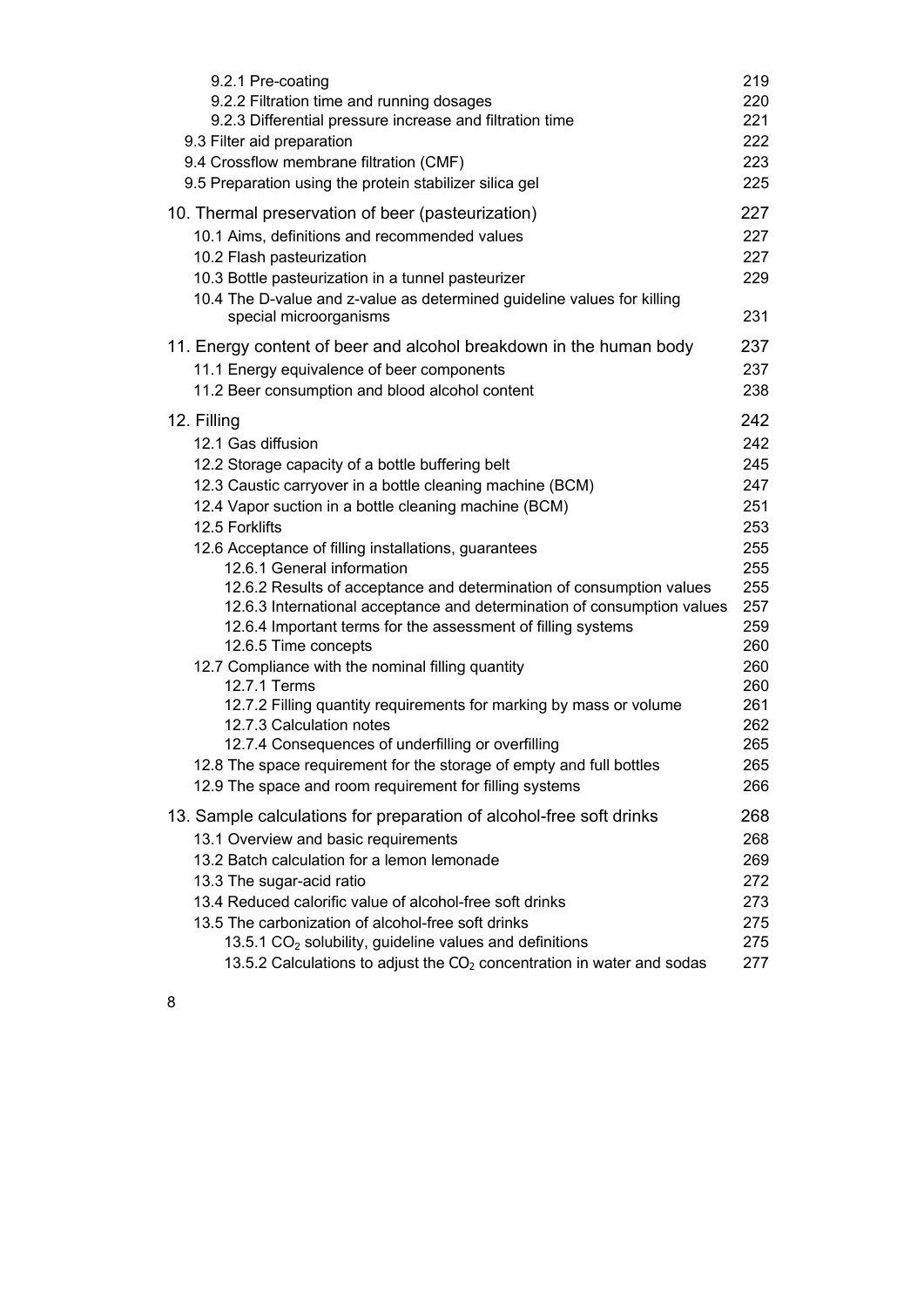| 14. Product pipelines in the brewery                                                                                                                                     | 279               |
|--------------------------------------------------------------------------------------------------------------------------------------------------------------------------|-------------------|
| 14.1 Important aspects for the design of pipelines in the beverage industry<br>14.1.1 The flow rate<br>14.1.2 The pressure loss when a pipe or fitting is passed through | 279<br>279<br>280 |
| 14.1.3 Pressure loss estimation by means of nomogram for liquids<br>14.1.3 The Reynolds number                                                                           | 283<br>287        |
| 14.1.4 The boundary layer thickness                                                                                                                                      | 288               |
| 14.2 The flow rate during product conveyance                                                                                                                             | 294               |
| 14.3 Instructions for the design of pipelines<br>14.3.1 General information                                                                                              | 295<br>295        |
| 14.3.2 Thermally induced changes in length                                                                                                                               | 296               |
| 14.3.3 Bleeding of pipelines, oxygen removal                                                                                                                             | 297               |
| 15. Pumps                                                                                                                                                                | 302               |
| 15.1 Geodetic height                                                                                                                                                     | 302               |
| 15.2 Efficiency of the drive motors                                                                                                                                      | 305               |
| 15.3 Cavitation                                                                                                                                                          | 305               |
| 15.4 Power requirement of a centrifugal pump                                                                                                                             | 307               |
| 15.5 Note on pump selection                                                                                                                                              | 310               |
| 15.5.1 Characteristics and ways of influencing them<br>15.5.2 Starting conditions:                                                                                       | 311<br>313        |
| 16. Compressors                                                                                                                                                          | 317               |
| 16.1 General information                                                                                                                                                 | 317               |
| 16.2 Power supply for compressors                                                                                                                                        | 317               |
| 16.3 Notes on the use of compressors                                                                                                                                     | 319               |
| 16.3.1 Possibilities for improving efficiency                                                                                                                            | 319               |
| 16.3.2 Notes on compressors in the beverage industry                                                                                                                     | 320               |
| 16.3.3 General information on compressors                                                                                                                                | 320               |
| 17. Heat exchanger                                                                                                                                                       | 321               |
| 17.1 Heat transfer                                                                                                                                                       | 321               |
| 17.2 Heat transfer coefficients                                                                                                                                          | 321<br>321        |
| 17.3 General information on the calculation for heat exchanger<br>17.4 Thermal dimensioning                                                                              | 322               |
| 17.5 Mean logarithmic temperature difference                                                                                                                             | 324               |
|                                                                                                                                                                          | 327               |
| 18. Indicators for plant planning<br>18.1 Raw material                                                                                                                   | 327               |
| 18.2 Balance equations respiration and fermentation                                                                                                                      | 327               |
| 18.3 Specific heat capacities                                                                                                                                            | 328               |
| 18.4 Specific brewery consumption values                                                                                                                                 | 328               |
| 18.5 Specific characteristics for a maltery                                                                                                                              | 329               |
| 18.5.1 Consumption values                                                                                                                                                | 329               |
| 18.5.2 Specific load/capacity in the maltery                                                                                                                             | 329               |
| 18.5.3 Malting losses                                                                                                                                                    | 329               |